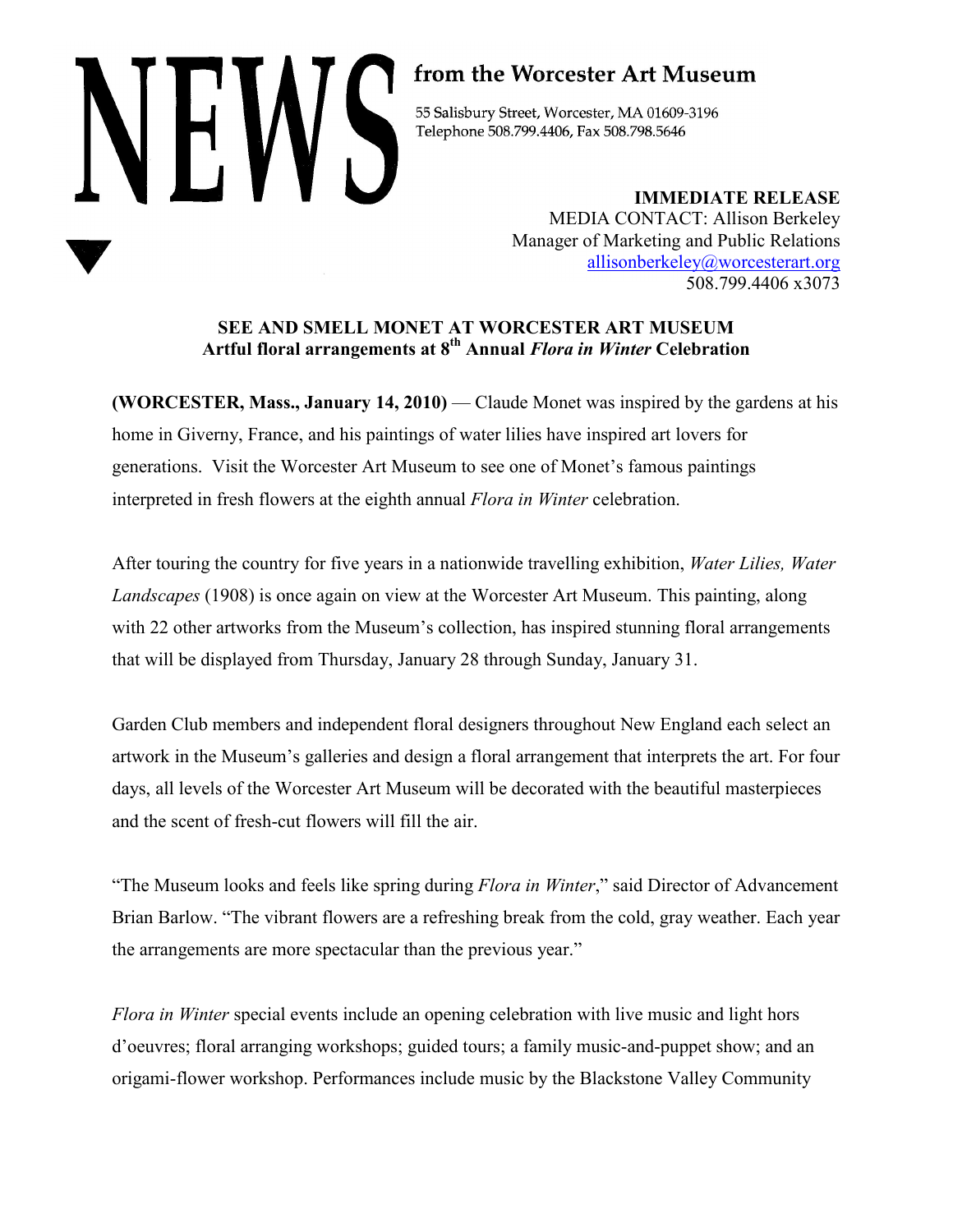Chorus with the St. Peter-Marian High School Chorus, and by Shrewsbury High School Women's Choir with the Pakachoag Music School of Greater Worcester's Unison of Strings and Violin Ensemble.

*Flora in Winter* is presented in partnership with Tower Hill Botanic Garden in Boylston, Mass. Please visit [www.worcesterart.org](http://www.worcesterart.org/) for a full list of special events.

*Located on Salisbury St., in Worcester, Massachusetts, the Worcester Art Museum opened in 1898 and is one of America's most respected art Museums. The Museum is world-renowned for its 35,000-piece collection of paintings, sculpture, decorative arts, photography, prints, drawings and new media.* 

*Worcester Art Museum's presentation of* Flora in Winter *is generously sponsored by Unum and Flagship Bank and Trust. For more information, visit [www.worcesterart.org.](http://www.worcesterart.org/)*

# *Flora in Winter* **Special Events Schedule**

# **Opening Celebration: Flora Euphoria**

*Thursday, January 28, 5:30 p.m. - 8:00 p.m.*  Renaissance Court/Galleries \$10 WAM or THBG Members; \$20 nonmembers. No RSVP required. Arrive on Thursday night to enjoy the flowers at their freshest. Breathe in the aroma of spring, wander the galleries, visit with friends, or just be inspired. Live music, light hors d'oeuvres and a cash bar add to the evening's festivities.

# **Floral Demonstration: Interpretive Challenge**

*Friday, January 29, 3:00 p.m. - 4:30 p.m.* Renaissance Court Free with admission. No RSVP required.

Watch and learn as arrangers craft interesting floral designs inspired by the Chapter House and Renaissance Court. The finished arrangements will be on view to enjoy for the duration of *Flora in Winter*.

# **Family Fun: Music with Mr. Kim**

*Saturday, January 30, 11:30 a.m. – 12:30 p.m.* Discovery Gallery Free with admission. No RSVP required.

Bring your kids and be thoroughly entertained with lively music and a puppet show by Mr. Kim Webster, a consummate musician and puppeteer.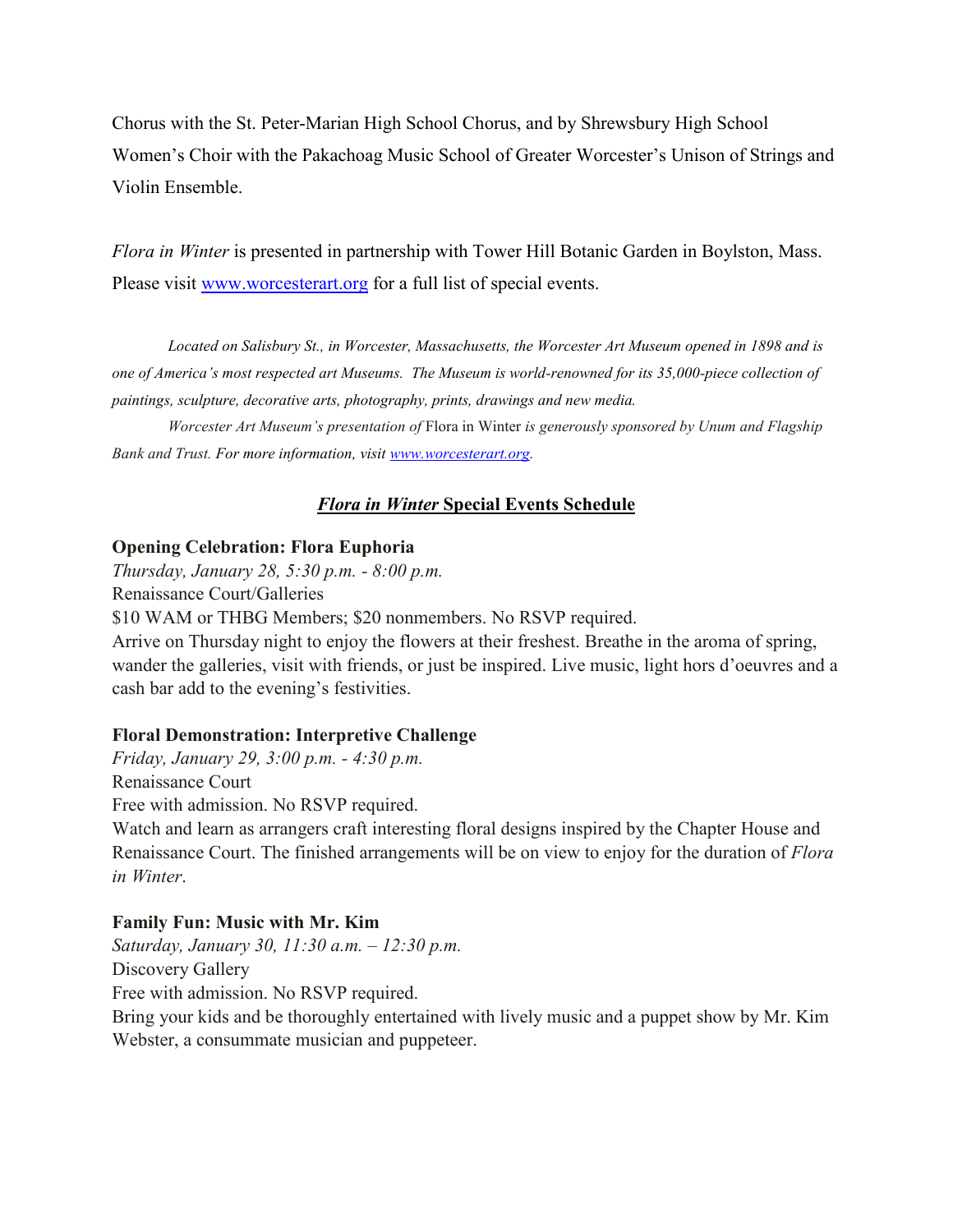# **Floral Demonstration: Ikebana Revisited & Updated**

*Saturday, January 30, 2:00 p.m. – 3:00 p.m.* Conference Room \$10 WAM members; \$25 nonmembers. RSVP by calling (508) 799-4406 ext.3025. Join WAM instructor and floral designer Kaye Vosburgh as she reveals fresh ideas about Ikebana, the Japanese flower design that focuses the plant's stem and leaves to create a structured shape.

# **Artist Demonstration**

*Saturday, January 30, 3:00 p.m. – 6:00 p.m.* Lancaster Lobby No RSVP required. Free with admission. Join a WAM faculty member as she creates a work of art based on a floral display.

# **Concert: Choral Music**

*Saturday, January 30, 4:00 p.m.*  Renaissance Court Free with admission. No RSVP required. The Blackstone Valley Community Chorus and the St. Peter-Marian High School Chorus will perform choral music under the direction of Diane Pollard.

# **For Kids of All Ages: Origami Flowers**

*Sunday, January 31, 11:30 a.m. – 1:30 p.m.* Discovery Gallery Free with admission. No RSVP required. Learn the fine art of origami from expert Dennis Brannon and create your own folded paper flowers to take home.

# **Concert: Choir and Violin Ensemble**

*Sunday, January 31, 2:00 p.m.* Renaissance Court Free with admission. No RSVP required. The Shrewsbury High School Women's Choir and Pakachoag Music School of Greater Worcester's Unison of Strings and Violin Ensemble will provide ambience for the final afternoon of *Flora in Winter*.

# **Public Tours**

Free with Museum admission. Friday, January 29: 12:30 p.m., 1:00 p.m., 1:30 p.m., 2:00 p.m., 5:30 p.m., 6:30 p.m. Saturday, January 30: 11:00 a.m., 11:30 a.m. 1:00 p.m., 1:30 p.m., 2:00 p.m., 2:30 p.m., 3:00 p.m., 5:30 p.m., 6:30 p.m. Sunday, January 31: 12:30 p.m., 1:00 p.m., 1:30 p.m., 2:00 p.m. For private tours for groups of 10 or more, please call (508) 799-4406 ext. 3130.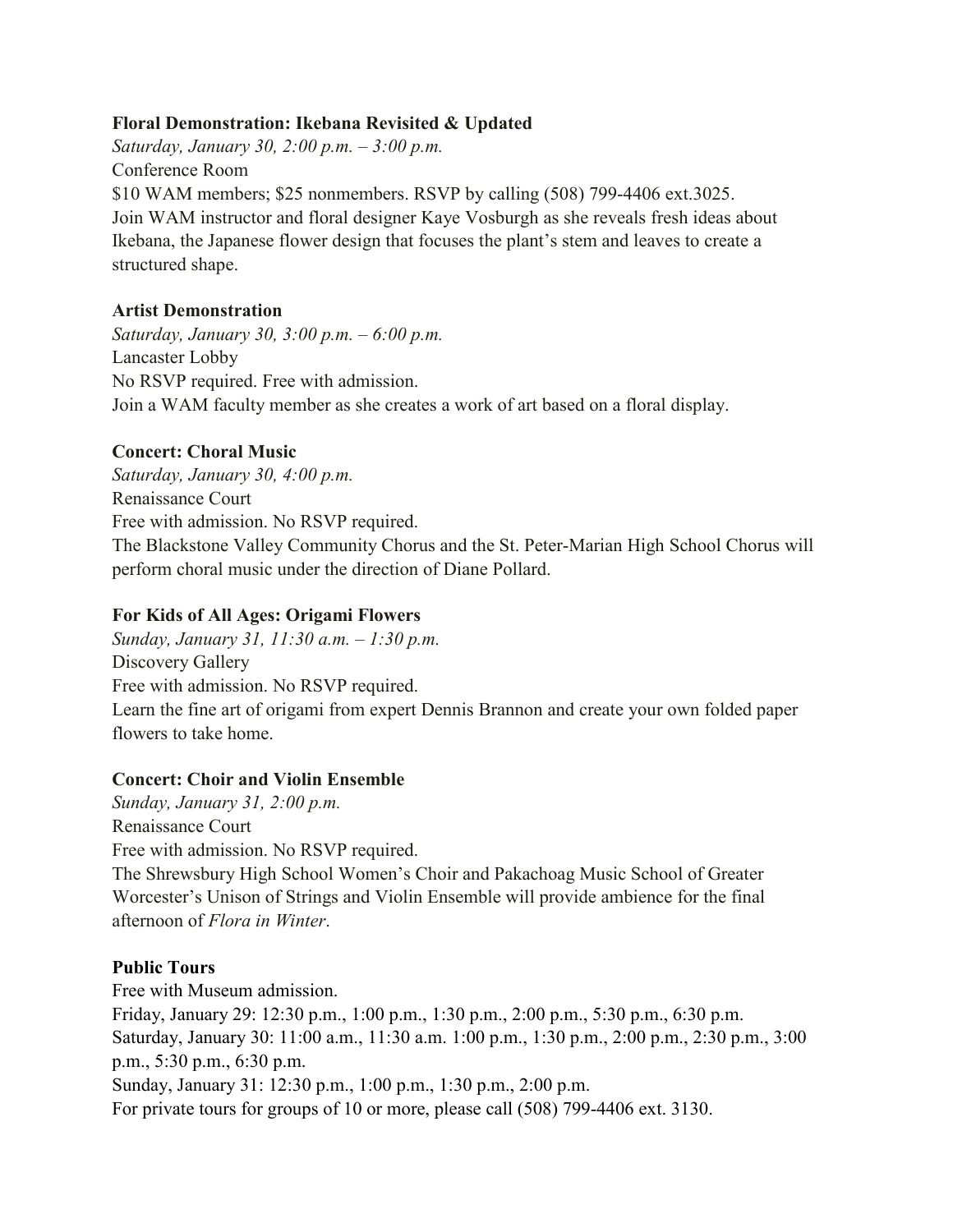## **Museum and The Museum Shop Hours** *- Flora in Winter*

| Thursday, January 28: | 11:00 a.m. $-$ 5:00 p.m.; Museum re-opens from |
|-----------------------|------------------------------------------------|
|                       | 5:30 p.m. $-8:00$ p.m. for Flora Euphoria      |
| Friday, January 29:   | $11:00$ a.m. $-8:00$ p.m.                      |
| Saturday, January 30: | $10:00$ a.m. $-8:00$ p.m.                      |
| Sunday, January 31:   | $11:00$ a.m. $-5:00$ p.m.                      |

## **The Museum Café Hours –** *Flora in Winter*

| Thursday, January 28: | $11:00$ a.m. $-3:00$ p.m.                                     |
|-----------------------|---------------------------------------------------------------|
| Friday, January 29:   | $11:00$ a.m. $-3:00$ p.m.                                     |
| Saturday, January 30: | 11:00 a.m. $-3:00$ p.m. serving lunch; 3:00 p.m. $-7:00$ p.m. |
|                       | serving prepared plates, desserts, and specialty drinks       |
| Sunday, January 31:   | $11:00$ a.m. $-3:00$ p.m.                                     |

## **Museum Admission** *- Flora in Winter*

Members: FREE Nonmembers: \$15

Swipe your College or Public Woo Card and earn two points at Flora Euphoria and one point at all other *Flora in Winter* events.

Free admission on Saturday, January 30 will be limited to WAM members only. Free Saturday mornings and will resume following *Flora in Winter* 2010.

Free Passes will resume resume are not valid for the duration of *Flora in Winter*.

# # #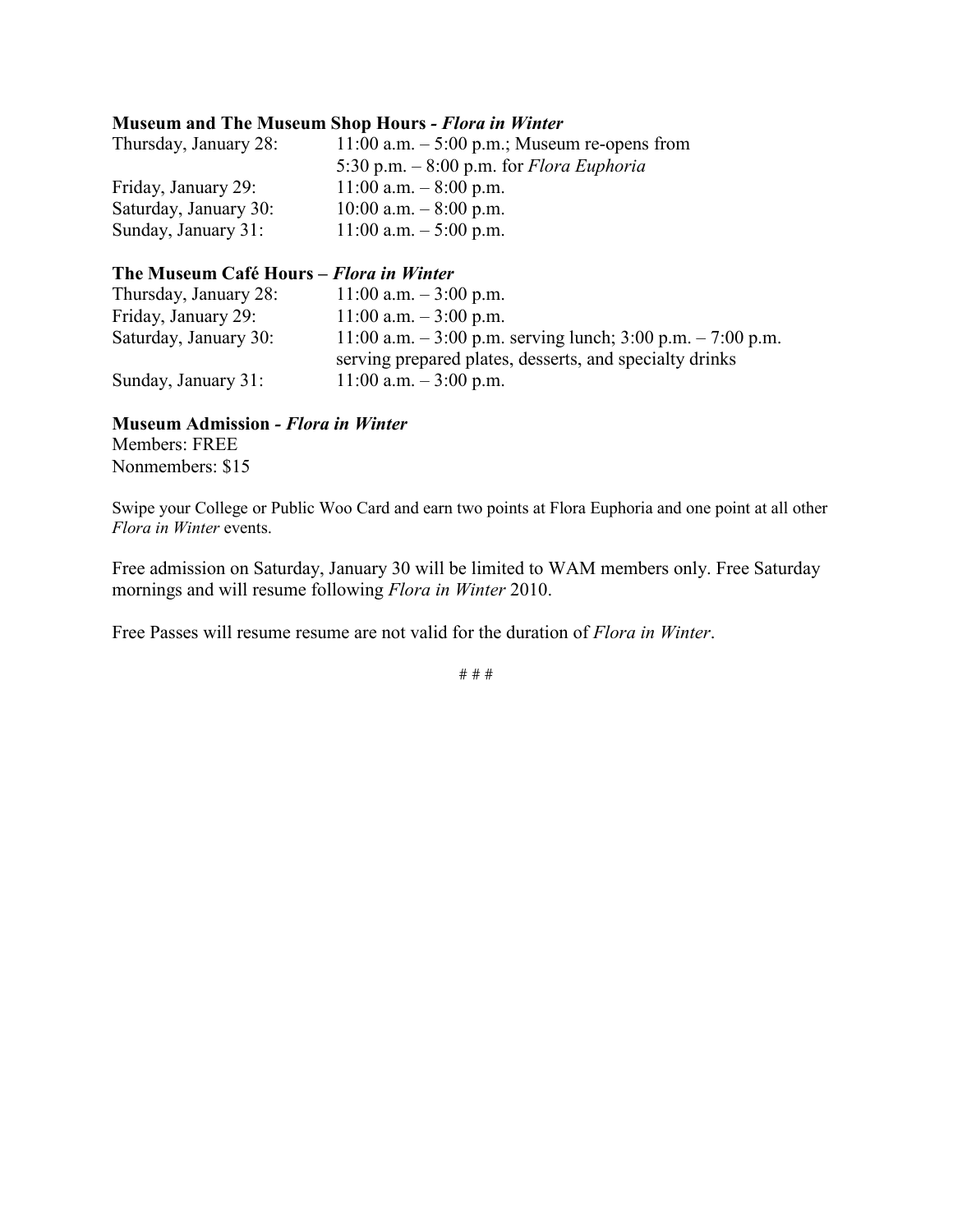

# WORCESTER ART MUSEUM

### **Interpretive Floral Designs in the Galleries**

### First Floor



### **Ceiling from a Domestic Room**, Spanish **Cathy Walsh**, Independent

I didn't procrastinate this year, but by the time I picked my artwork, there were only a few-ahem- "challenging" pieces left. This one looked the hardest-so naturally it was mine! As I write this in November, I have NO IDEA which direction I'm going to go in with the flowers-perhaps something graphic and abstract, or a tightly focused detail, but either way I hope you will—look up!



### **Sarcophagus**, French **Virginia Camille Orlando**, Independent

What inspired me to select this piece is the mystery and intrigue that a sarcophagus has. The sarcophagus has been used by many cultures to bury the dead; decomposing the flesh of the corpse within it, much like how flowers decompose over time. I find it interesting to interpret something seemingly so macabre, heavy and sharp, with flowers full of beauty, softness and light.



### **Hygieia**, Antioch

### **Joan R. Moreschi**, Shrewsbury Garden Club

I was attracted to this piece with its simple elegant lines. Looking at it, your eye is captured by the folds of her robe, yet they are portrayed by a cold medium. I wanted to recreate the lines and beauty with a flower that seems as cold and unbinding as the marble, and use a few stems that are without flowers, as she has lost some of her parts.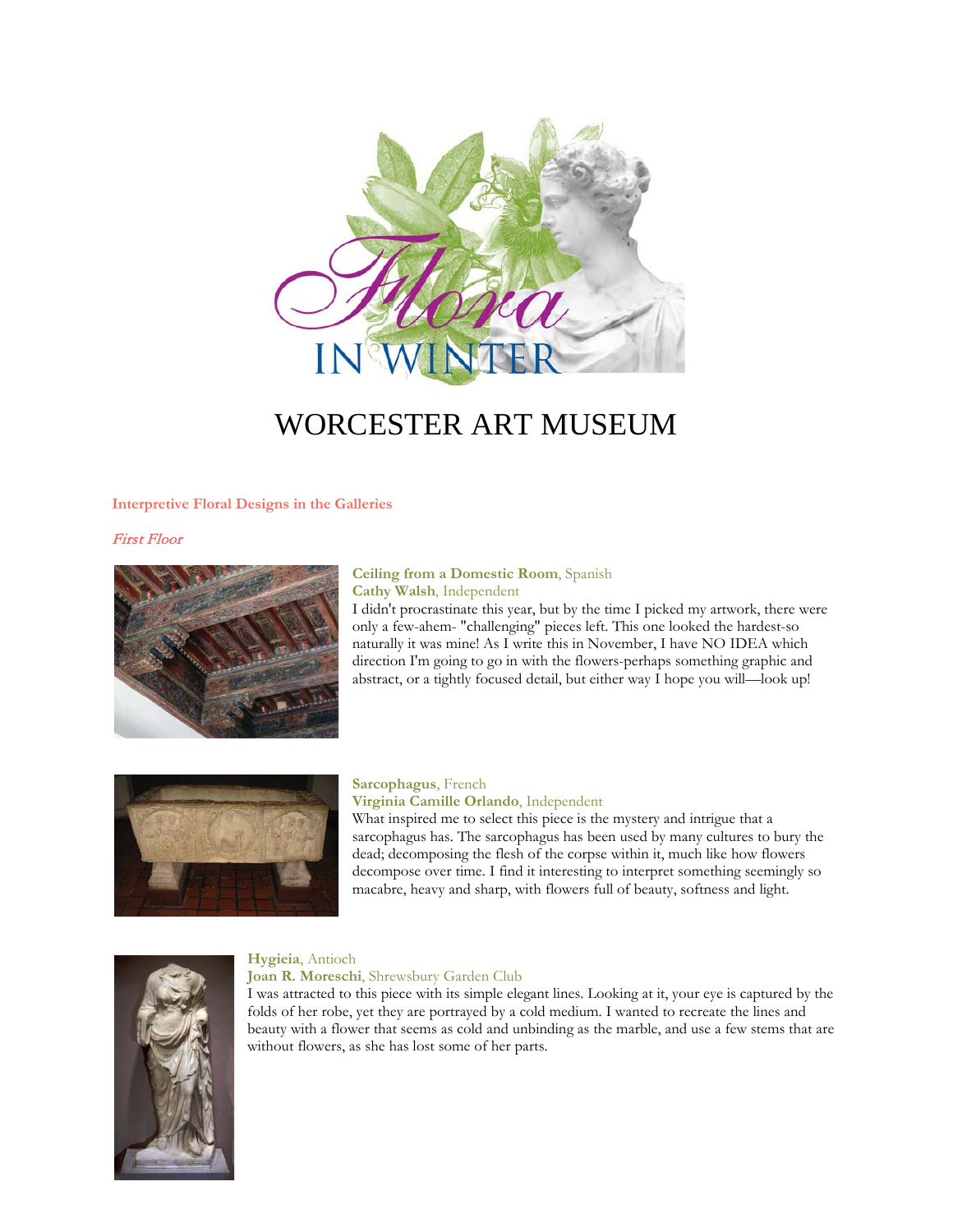

### **Frieze of Buddhist Figures**, India **Elizabeth Call**, Stow Garden Club

The strength of the architectural *Frieze* with the many Buddhist figures intrigued my sense of interest in heavenly symbols and legends. With such a diversity of

figures shown, I thought it would be a challenge, but fun, to interpret and create a multicolored floral and fruit design depicting the offerings given to Buddha.



### **Model of Granary**, Latter Han Dynasty **Thelma H. Shoneman**, Acton Garden Club

I chose the *Model of Granary* because I am fascinated by the models created by the Chinese in preparation for building permanent structures. I also enjoy designing in the oriental manner and arranging with green flowers and foliages of contrasting shapes and textures. The simplicity of the *Model* has inspired me to create a design in the oriental manner using foliage manipulation techniques to create lines and enhance texture in the arrangement.



### **Boulder with Mountain Landcape and Taoist Sage**, Chinese **Meghan E. Harris**, Piscataqua Garden Club

I chose this piece for the serenity it evokes. I like the playfulness in the taoist sage's face,—almost telling us not to take things too seriously! Like flower arranging! Have fun with it and create something you think is beautiful.



**Head of Mentuhotep III**, Egyptian

**Brandy Scheibner**, Independent

I was drawn to the three dimensional aspect of this limestone sculpture. I have never interpreted this type of art before so I thought I would challenge myself.



### **Storage Jar (Amphora)**, Greek **Mary Fletcher**, Worcester Garden Club

It is the shape of the storage jar that appealed to me. The softness of a curving line and a rounded shape have always struck me as beautiful. The challenge was to do something interesting with the simplicity of color and the straightforward, uncomplicated design that still carried the weight and significance of the Greek *Amphora*.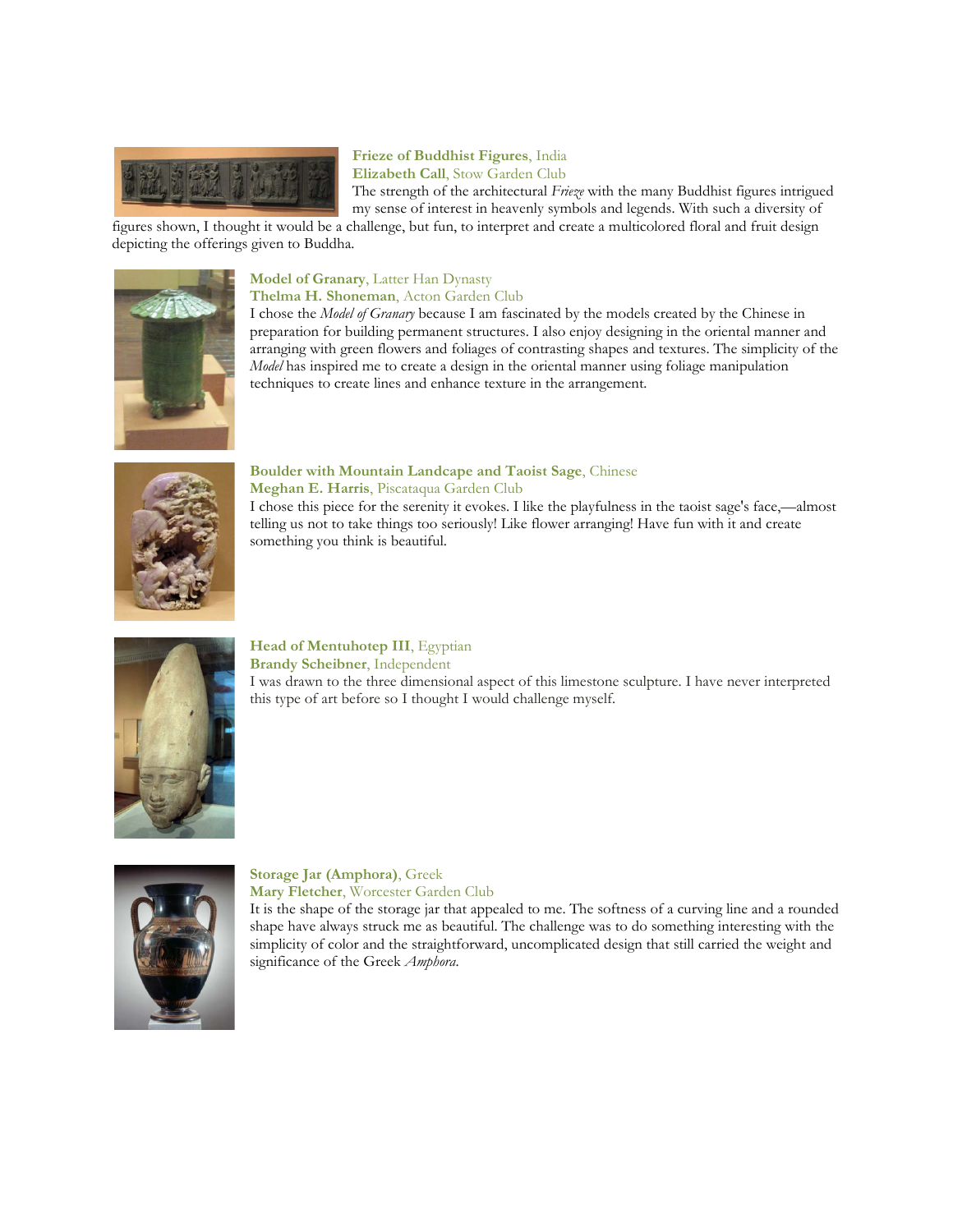### Second Floor



### **Reclining Nude**, Kees van Dongen

### **Susan B. Dewey**, Worcester Garden Club, Osterville Garden Club

When I am choosing a work of art to interpret with flowers, I always look for clearly defined lines and textures, a strong emotional impact, and a color palette that can be interpreted with plant material. This painting did all that for me in an instant. I have chosen flowers and a design that I hope embody the painting's luscious satiny hues and the bold sensual contentment of Van Dongen's *Reclining Nude*.



### **Water Lilies**, Claude Monet **Sarah Ribeiro**. Worcester Garden Club

Impressionist paintings fascinate me in how the artist saw color and light and transferred it to his canvas. For Monet, it was all about capturing the light and atmosphere at the very moment he was painting. Light, not the water lilies, is the subject of this painting. In *Water Lilies*, the viewer senses calm, peaceful, and dream-like still water. The challenge of interpreting Monet's painting will be to recreate some of the feelings apparent in his painting. Monet once said, "I perhaps owe having become a painter to flowers", so how perfect is it to have the Monet back in the gallery and a part of *Flora in Winter*.



### **Still Life: A Dead Hare, A Dead Red-legged Partridge, and Two Dead Snipe**, Jean-Baptiste Oudry

**Robin Whitney**, Worcester Garden Club

The strong vertical line of the painting attracted me—as well as the very similar color palette of the birds and animals depicted seemed a fun challenge. Also, due to the design of the painting, it seems to me that the container can be hidden. Choosing the right container is one of the hardest parts!



### **Card Players and Merrymakers**, Jacob Duck **Lois Frampton/Barbara Heim**, The Garden Club of Harvard, Lincoln Garden Club

This highly symbolic painting by the Dutch artist Jacob Duck includes representations of deception, extravagance, transience, licentiousness, and each of the five senses. We have incorporated many of these same symbols into our arrangement. Look to see if you can find them all.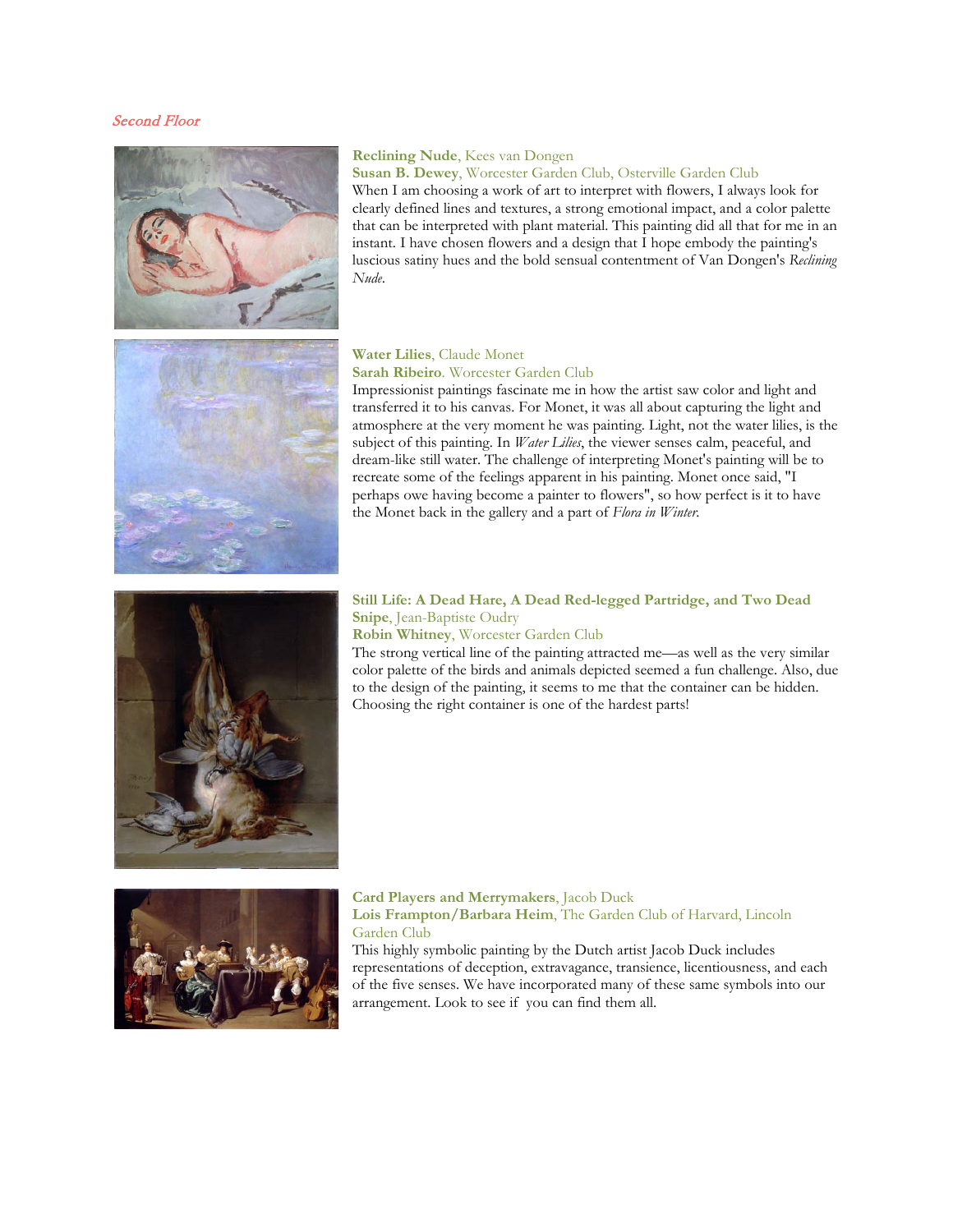

### **Paris and Oenone**, Pieter Lastman **Kae Collins**, Independent

What caught my eye is the abundance of character the painting has: the curving lines of the foliage; the quizzical look on the faces of the goats; and the fact that Paris looks vaguely guilty as if he is not entirely sure he should be groping the nymph.



### **Interior of the Choir at Saint Bavo's Church at Haarlem**, Pieter Saenredam **Tia Lotuff**, Worcester Garden Club

When I first saw this painting, I was immediately struck by two things: the luminosity that projected from the church's interior; the other was the very graphic and "clean" feeling of a painting done almost 350 years ago. I hope my arrangement will evoke some of the same feelings for its viewers.



### **Venus and Cupid**, Cornelis van Haarlem

**Deborah Coleman/Ruth Gorman/Jackie Potenzone**, Hopkinton Garden Club The colors and luminescence of the artwork captivate our imagination. The contrasting colors in their skin tones represent the innocent and experienced in love. It appeals to our feminine side! We are excited to have the chance to interpret this lovely painting.



### **Victory of Virtue over Vice**, Giovanni de Bologna **Sally E. Jablonski**, Independent

I always choose a work of art that speaks to me. *Virtue over Vice*, an epic story, is as timely today as it was yesterday. I chose to interpret this sculpture with intertwining calla lilies and Black Magic Roses to portray the struggle this piece of art represents.



### **A Miracle of Saint Silvester**, Francesco Pesellino **Nancy A. Roberts**, Independent

Arrangers are asked to choose a work of art via lottery in early November! Then we are asked to write our intentions for the piece, why we chose it and what we hope to accomplish in the end! Last year I had the "Procrastinator's Choice"

because I waited too long and got what was left. And it was fun! I did not wait so long this year, yet feel the same. I have no idea what I will do, but I want it to be fun once again. As someone who loves art and working with flowers and NOT in that order, I did not choose this because it is a fascinating piece, but I liked the lines, colors and perspective feeling it evokes. My wish is that it makes you stop and examine carefully. And where I have "missed it", may your own creative mind and imagination fill in the blanks!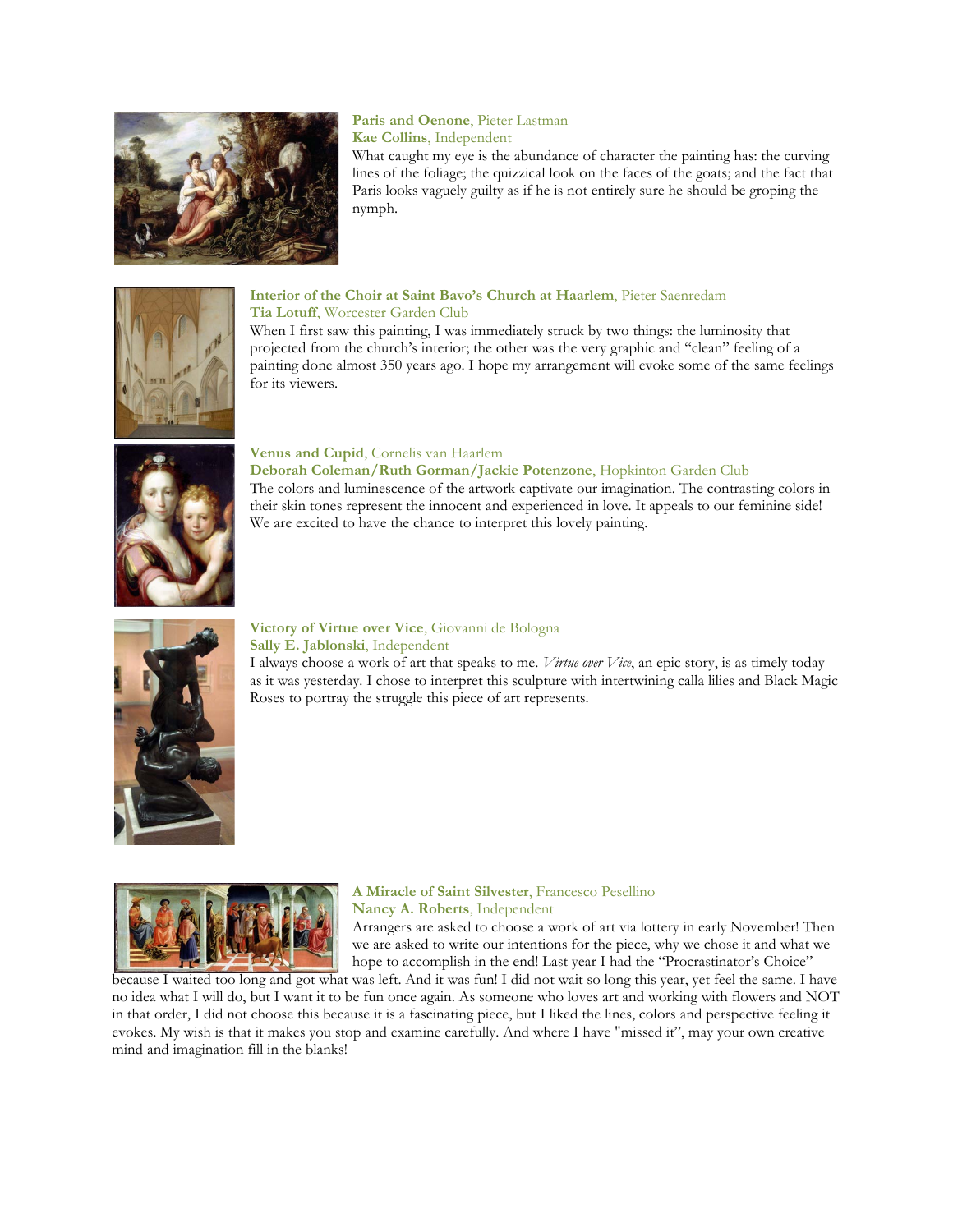### Third Floor



### **The Meeting of Tobias and Raguel**, Cristóbal de Villalpando **Beverly McClure**, Independent

My intent is to communicate with flowers and foliage the emotional tension of the embrace with Tobias. I am going to try to keep the floral composition from becoming too busy and to focus primarily on the embrace.



### **The Alban Hills**, George Inness **Kathy Michie**, Worcester Garden Club

The newly painted and re-hung American Galleries are what stirred me. I think of the Chase, the Benson and the Homers as being on vacation for a little while, and these amazing landscapes are doing their work. Picking which ones to hang here must have been a tough choice for William Rudolph and his team. Selecting one for *Flora in Winter* seemed impossible, but the Inness has won my heart.



# **Traveling**, Arthur G. Dove

**Kim Cutler**, Worcester Garden Club

I chose Arthur Dove's *Traveling* because it presented me with two challenges: a horizontal format and subdued natural colors. The layered planes of deep blue, brown, tan and grey go back in space and indicate a subtle movement left to right. I hope to bring this nighttime voyage to life.



### **Mrs. Francis Welch (Margaret Crease Stackpole)**, Gilbert Stuart **Ken J. Bositis**, Independent

I have always loved the American Decorative Arts gallery and chose this painting for its location. I also feel it will be a challenge to interpret the Gilbert Stuart because the colors are fairly muted except for the brilliant red shawl.

### Fourth Floor



### **Twin Lights, Purple Rocks**, John Sloan **Andrea N. Driscoll**, Independent

John Sloan was one of the first American painters I grew to admire as a teenager. His vivid use of color and slashes of energy epitomize what I know of many beaches. Nature's raw beauty and appeal never dies and this painting borders on the abstract, allowing us in to the scene in all its glory. I hope that my interpretation honors his skill.